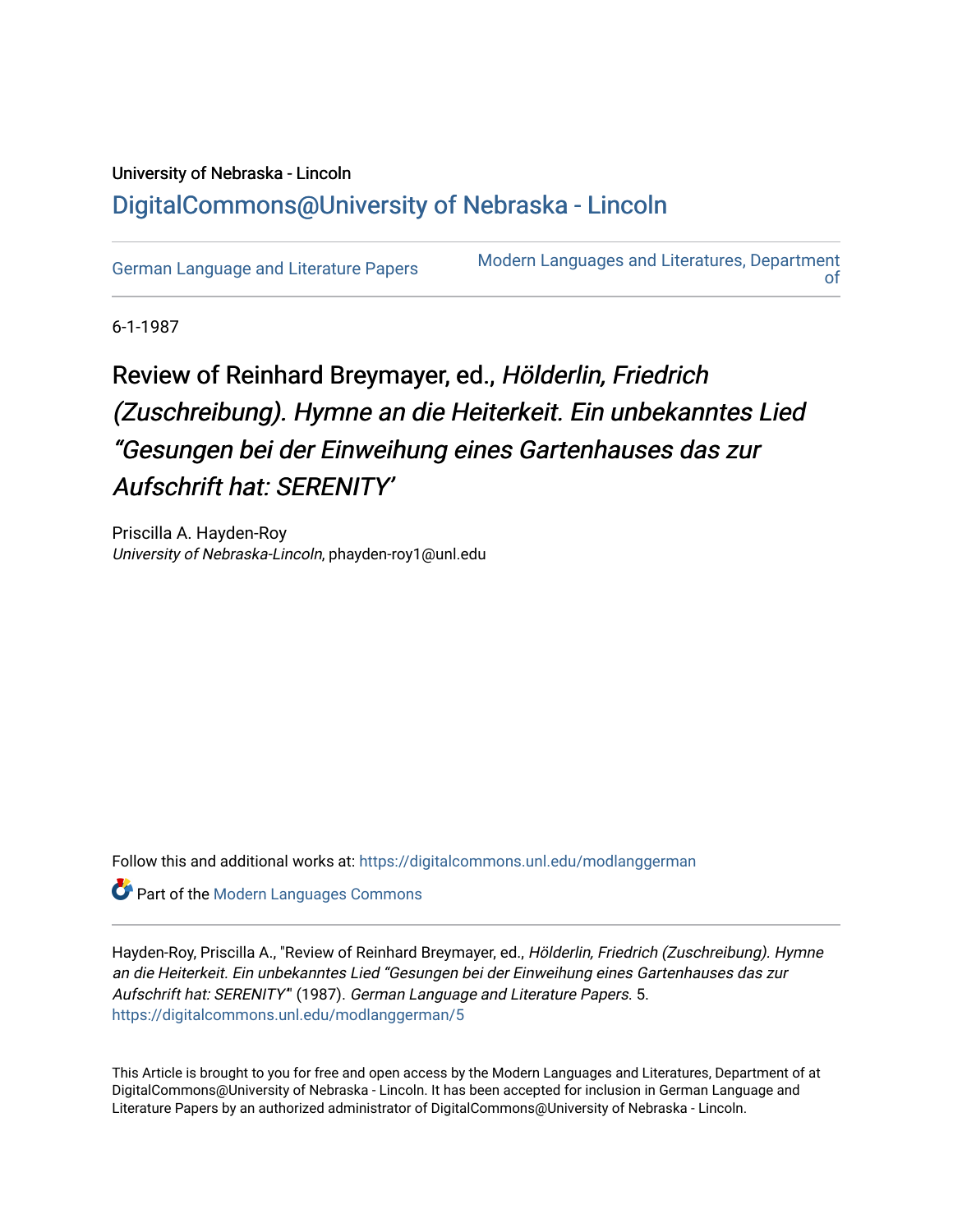Published in *The German Quarterly* 60 (Summer 1987), 477-479.

## http://germanquarterly.aatg.org/

Published by the American Association of Teachers of German (AATG), 112 Haddontowne Ct. #104, Cherry Hill, NJ 08034-3668 USA. Copyright © 1987 American Association of Teachers of German. Used by permission.

HöLDERLIN, FRIEDRICH (Zuschreibung). Hymne an die Heiterkeit. Ein un*bekanntes Lied "Gesungen bei der Einweihung eines Gartenhauses das zur Aufschrift*  hat: SERENITY' Ed. Reinhard Breymayer. Tübingen: Nous Verlag Thomas Heck, 1985. 151 pp. DM 15.

On August 31, 1984, the Tübingen Germanist Reinhard Breymayer published an article in the *Stuttgarter Zeitung* announcing his discovery of a poem with the heading "Gesungen bei der Einweihung eines Gartenhauses, das zur Aufschrift hat: SEREN-ITY," which he believed could be ascribed conclusively to Friedrich Hölderlin. The announcement sparked off a minor controversy among several Germanists which was documented in the European press, the most critical voice being that of Jochen Hieber (*FAZ*, September 17, 1984; *FAZ*, October 22, 1984). Breymayer came across the poem over a year prior to his announcement while reading through the volumes of the *Taschenkalender für Natur- und Gartenfreunde* (published by Goethe's, Schiller's, and Hölderlin's publisher in Stuttgart, Johann Friedrich Cotta) in search of additional works by the little-known Württemberg pastor-poet, Christian Gottlieb Göz (1746–1803). In the 1797 volume of the almanach, immediately following an article on how to rid the garden of moles, an anonymous poem was printed which roused his curiosity. In the ensuing year he subjected the poem, twenty-one four-lined stanzas of rhymed verse, to a careful examination, considering questions of content and style, having become convinced the poem was by Friedrich Hölderlin. The poem and the results of this investigation, as well as a response to the criticisms voiced in the press, have been edited by Reinhard Breymayer and published in a small volume bearing the title *Hymne an die Heiterkeit,* by Thomas Heck's newly founded Nous Verlag.

The volume begins with the newly found poem. As the heading indicates, the work is an occasional poem written for the dedication of a garden house. "Einweihung" suggests the cultic overtones the narrator and his friend (the "wir" of the poem) wish to evoke as they dedicate the garden house as a temple to serenity (Heiterkeit). With its proximity to the beauty and tranquility of nature, the garden house is to provide a paradisaical refuge from the "bunte(s) Stadtgewühl" (15) and from the deception of fleeting fashions, the transitory pleasures of life (12–13), a place where nature's serenity can be mirrored in the love, peace and concord of true and lasting friendship  $(10-11)$ . The poem does not advocate escapism, however, which would be most unlike Hölderlin, whose interest in political action was particularly keen at the time this poem would have been written. It is presumed that serenity's "Zauberglanz" will one day become shrouded (13) through some still unknown act of fate. The narrator prays that the serenity he and his friend have absorbed from nature during their stay in the garden house would become an